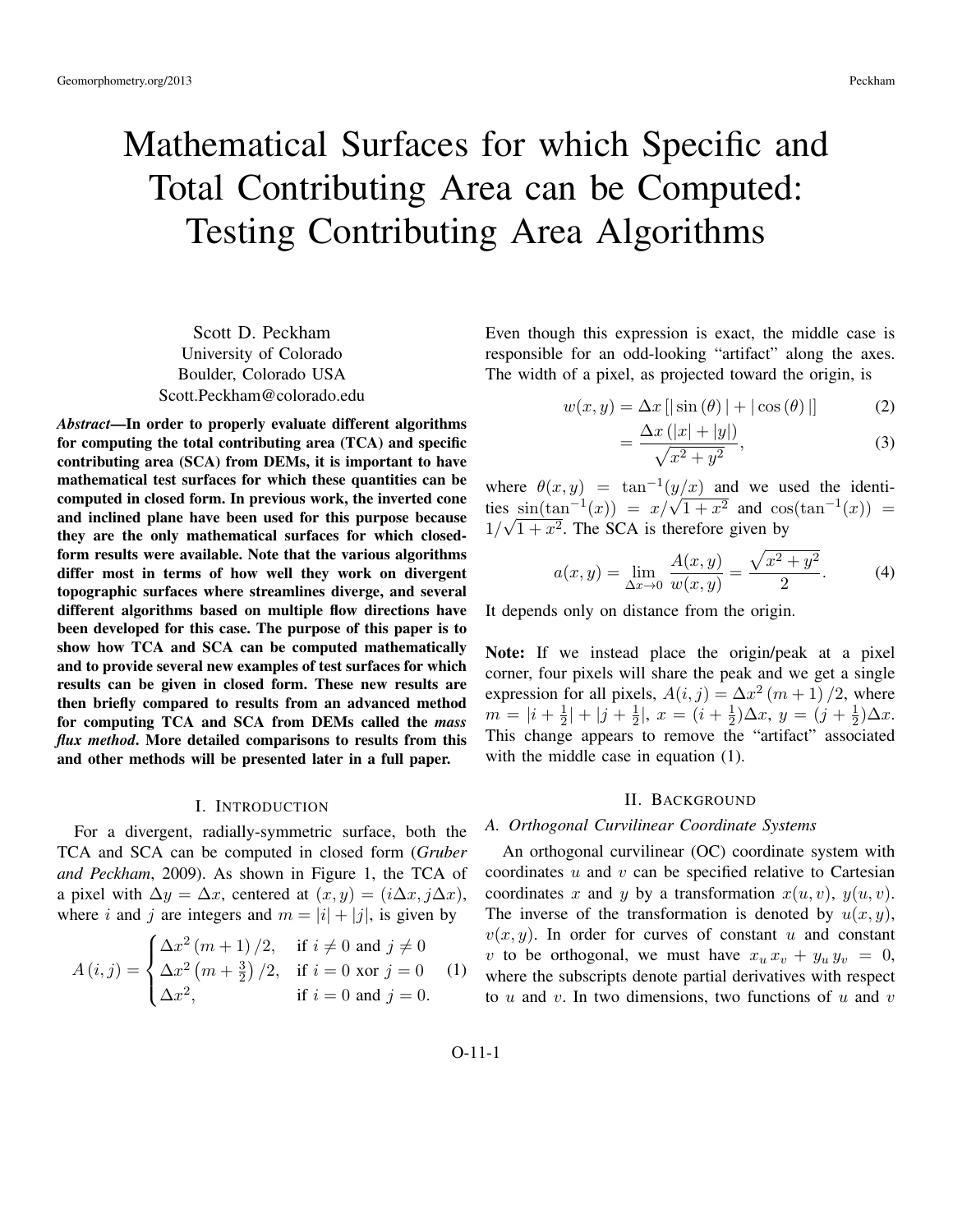

Fig. 1. For a divergent, radially-symmetric surface, such as an inverted cone or a Gaussian hill, the TCA for pixels can be computed analytically. Each *necktie* region shown can be broken into two colored triangles. Triangles below the line  $y = m\Delta x - x$  (here  $m = 9$ ) each have base and height given by:  $b = \sqrt{2\Delta x}$  and  $h = \sqrt{2m \Delta x/2}$ , so their area is,  $A = m \Delta x^2/2$ . Triangles above the line each have an area of  $\Delta x^2/2$ . This shows that pixels A–D (and those in between) each have  $TCA = \Delta x^2 (m+1)/2$ . Note, however, that pixel E has  $TCA =$  $\Delta x^2 (m + \frac{3}{2})/2.$ 

known as *metric coefficients* determine the local amount of "stretching" associated with the transformation, denoted here by  $\rho(u, v)$  and  $\sigma(u, v)$ . Lengths along curves of constant u and v are obtained by integrating  $\rho$  and  $\sigma$ , respectively. The metric coefficients and their product, J, called the *Jacobian* of the transformation are given by

$$
\rho(u,v) = \sqrt{x_u^2 + y_u^2} \tag{5}
$$

$$
\sigma(u,v) = \sqrt{x_v^2 + y_v^2} \tag{6}
$$

$$
J(u, v) = \rho(u, v) \sigma(u, v). \tag{7}
$$

See *Peckham* (1999) for an application of these concepts to the problem of finding closed-form solutions to a class of nonlinear partial differential equations (PDEs), which includes a PDE for idealized, steady-state landforms.

TABLE I ORTHOGONAL CURVILINEAR COORDINATE SYSTEMS

|                  | Radial                                   | Parabolic                     | Elliptic                                             |
|------------------|------------------------------------------|-------------------------------|------------------------------------------------------|
| x(u, v)          | $u \cos(v)$                              | $(u^2 - v^2)/2$               | $a \cosh(u) \cos(v)$                                 |
| y(u, v)          | $u \sin(v)$                              | u v                           | $a \sinh(u) \sin(v)$                                 |
| $\rho(u,v)$      |                                          | $\sqrt{u^2 + v^2}$            | $a \sqrt{\sinh^2(u) + \sin^2(v)}$                    |
| $\sigma(u,v)$    | $\boldsymbol{\mathit{u}}$                | $\rho(u,v)$                   | $\rho(u,v)$                                          |
| u(x,y)<br>v(x,y) | $\sqrt{x^2+y^2}$<br>$\tan^{-1}(y/x) + c$ | $-\sqrt{x}+r$<br>$-y/u(x, y)$ | $-\cosh^{-1}[K(x,y)]$<br>$\sec^{-1} [(a/x) K(x, y)]$ |

where  $r = \sqrt{x^2 + y^2}$ ,  $K(x, y) = \sqrt{G(x/a, y/a)/2}$ and  $G(x, y) = 1 + r^2 + \sqrt{1 + 2(r^2 - 2x^2) + r^4}$ .

# *B. General Expressions for TCA and SCA*

For any orthogonal curvilinear (OC) coordinate system, the area bounded by two constant-u curves  $(u = u_1)$  and  $u = u_2$ ) and two constant-v curves  $(v = v_1$  and  $v = v_2)$  is given by the integral

$$
A(u_1, u_2, v_1, v_2) = \int_{u_1}^{u_2} \int_{v_1}^{v_2} J(u, v) \, du \, dv. \tag{8}
$$

The SCA can then be computed (*Gallant and Hutchinson*, 2011) as

$$
a(u_1, u_2, v) = \lim_{\Delta v \to 0} \frac{A(u_1, u_2, v, v + \Delta v)}{\sigma(u_1, v) \Delta v}.
$$
 (9)

This expression for A can also be used to get approximate values on a rectilinear grid that differ from the exact values by no more than  $\Delta x^2/2$ . Given closed-form expressions for  $u(x, y)$  and  $v(x, y)$ , the u-value of each grid cell (say  $u_1$ ) can be computed from the xy coordinates of its center. Similarly,  $v_1$  and  $v_2$  can then be computed from the  $xy$ coordinates of two opposite corners of the grid cell. The values  $u_1$ ,  $v_1$  and  $v_2$  — together with  $u_2$  as the (maximum)  $u$ -value of the ridge or peak — can then be inserted into (8) to get the TCA for the given grid cell. SCA can be computed more simply by computing u and v from the  $xy$ coordinates of each grid cell's center and inserting into (9).

#### III. RADIALLY-SYMMETRIC SURFACES

Any surface with radial symmetry, including a Gaussian hill and an inverted cone, will have its contour lines and streamlines given by a "radial" OC coordinate system (see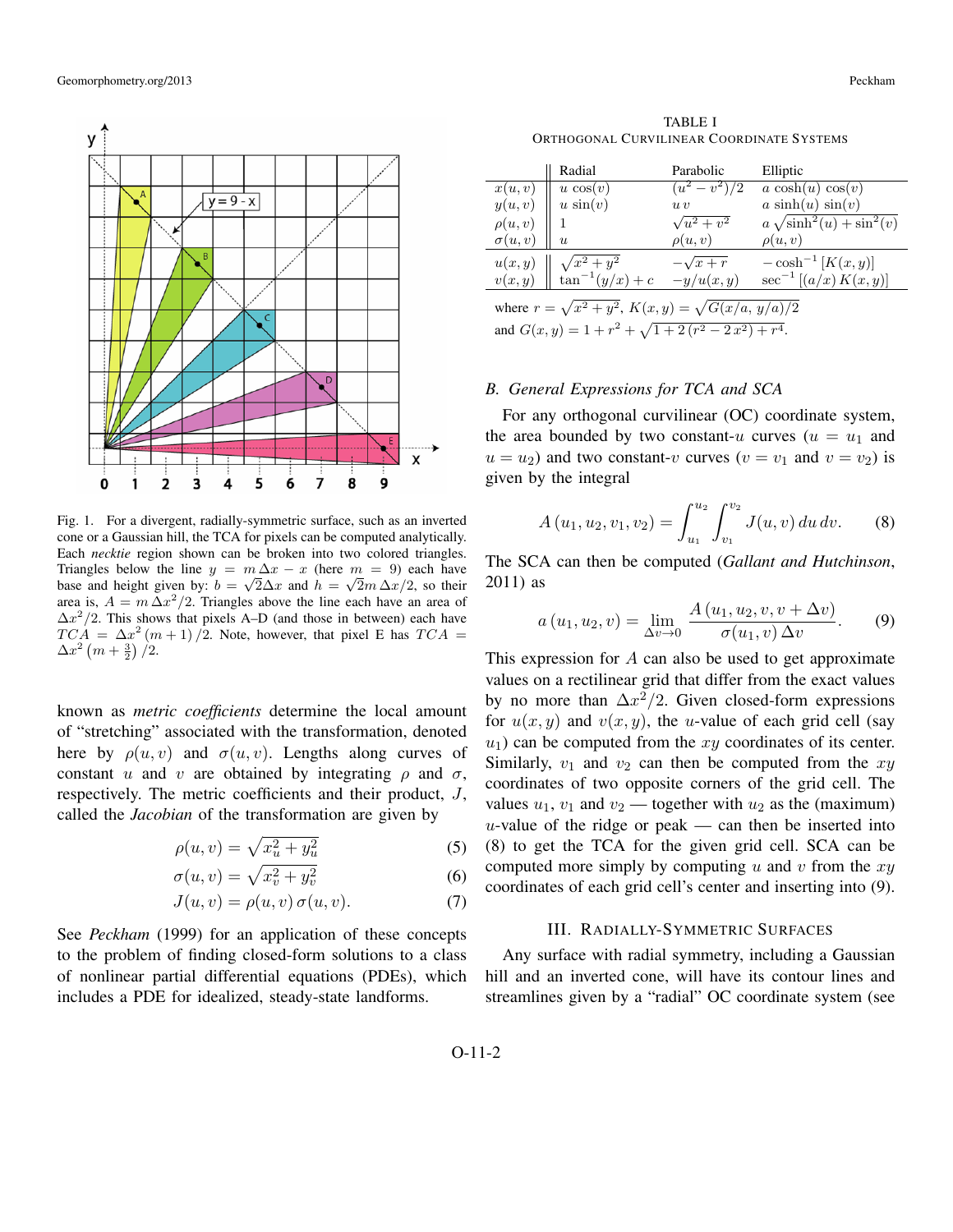Geomorphometry.org/2013 Peckham

Table I, column 1). Contour lines are curves of constant radius, u, and streamlines are curves of constant azimuth angle, v. Elevation is given by  $z = H(u)$  for some function,  $H$ . Equation (8) then simplifies to

$$
A(u_1, v_1; u_2, v_2) = (v_2 - v_1) (u_2^2 - u_1^2) / 2 \tag{10}
$$

For a grid cell centered at  $(x, y)$ , with sides of length  $\Delta y =$  $\Delta x$ , and taking  $u_2 = 0$ , we then have

$$
F(x,y) = \tan^{-1}\left(\frac{2y + \Delta x}{2x - \Delta x}\right) - \tan^{-1}\left(\frac{2y - \Delta x}{2x + \Delta x}\right) \tag{11}
$$

$$
G(x, y) = (x^2 + y^2)/2
$$
 (12)

$$
A(x, y) = F(x, y) G(x, y).
$$
 (13)

On the diamond-shaped curves where  $|x| + |y| = c$ , we can eliminate y in  $G(x, y)$  and  $F(x, y)$ . This gives  $G(x,y) = (2x^2 - 2c|x| + c^2)/2$ , and the first term in a Taylor series of  $F(x, y)$  in  $\Delta x$  about 0 gives  $F(x, y) \approx$  $c \Delta x / (2x^2 - 2c|x| + c^2)$ . As a result, the TCA on these curves is approximately  $c \Delta x/2$ , consistent with the exact result obtained in the Introduction. Using (9) to compute the SCA returns us to (4).

# IV. SURFACES BASED ON PARABOLIC COORDINATES

The parameters for a *parabolic* OC coordinate system are given in Table I (column 2) where  $u \leq 0$  and  $v \geq 0$ . For any surface with  $z = H(u)$ , the TCA and SCA can be computed using (8) and (9) as

$$
A (u_1, v_1; u_2, v_2) = [(v_2 - v_1) (u_2^3 - u_1^3) + (u_2 - u_1) (v_2^3 - v_1^3)]/3
$$
 (14)

$$
a(u, v; u_2) = \frac{(u_2^3 - u^3) + 3v^2(u_2 - u)}{3\sqrt{u^2 + v^2}}.
$$
 (15)

For the surface shown in Figure (2), we have  $z = u$  with the ridgeline given by the curve  $u = u_2 = 0$ . SCA can be computed as

$$
a(x,y) = \frac{\sqrt{2}}{3} \cdot \frac{[r(2r+x) - x^2]}{\sqrt{r(r+x)}},
$$
 (16)

where  $r = \sqrt{x^2 + y^2}$ . Contours of elevation and SCA are shown in Figure (3).



Fig. 2. A divergent surface with contours and streamlines given by a parabolic coordinate system with  $z(x, y) = u(x, y)$ . The ridgeline is given by  $u = 0$  and runs from  $x = -\infty$  to  $x = 0$  (with  $y = 0$ ).



Fig. 3. For the surface in Figure 2: (a) Contours of elevation. Both contour lines and streamlines are given by parabolas. (b) Contours of SCA. SCA is zero on the ridgeline (purple). High values are red and low values are blue.

## V. SURFACES BASED ON ELLIPTIC COORDINATES

The parameters for an *elliptic* OC coordinate system are given in Table I (column 3), where  $u \le u_2$  and  $v \in [0, 2\pi]$ . For any surface with  $z = H(u)$ , TCA can be computed as

$$
A(u_1, v_1; u_2, v_2) = \left(\frac{a}{2}\right)^2 \left[ (u_2 - u_1) F(v_1, v_2) + (v_1 - v_2) G(u_1, u_2) \right]
$$
 (17)

O-11-3